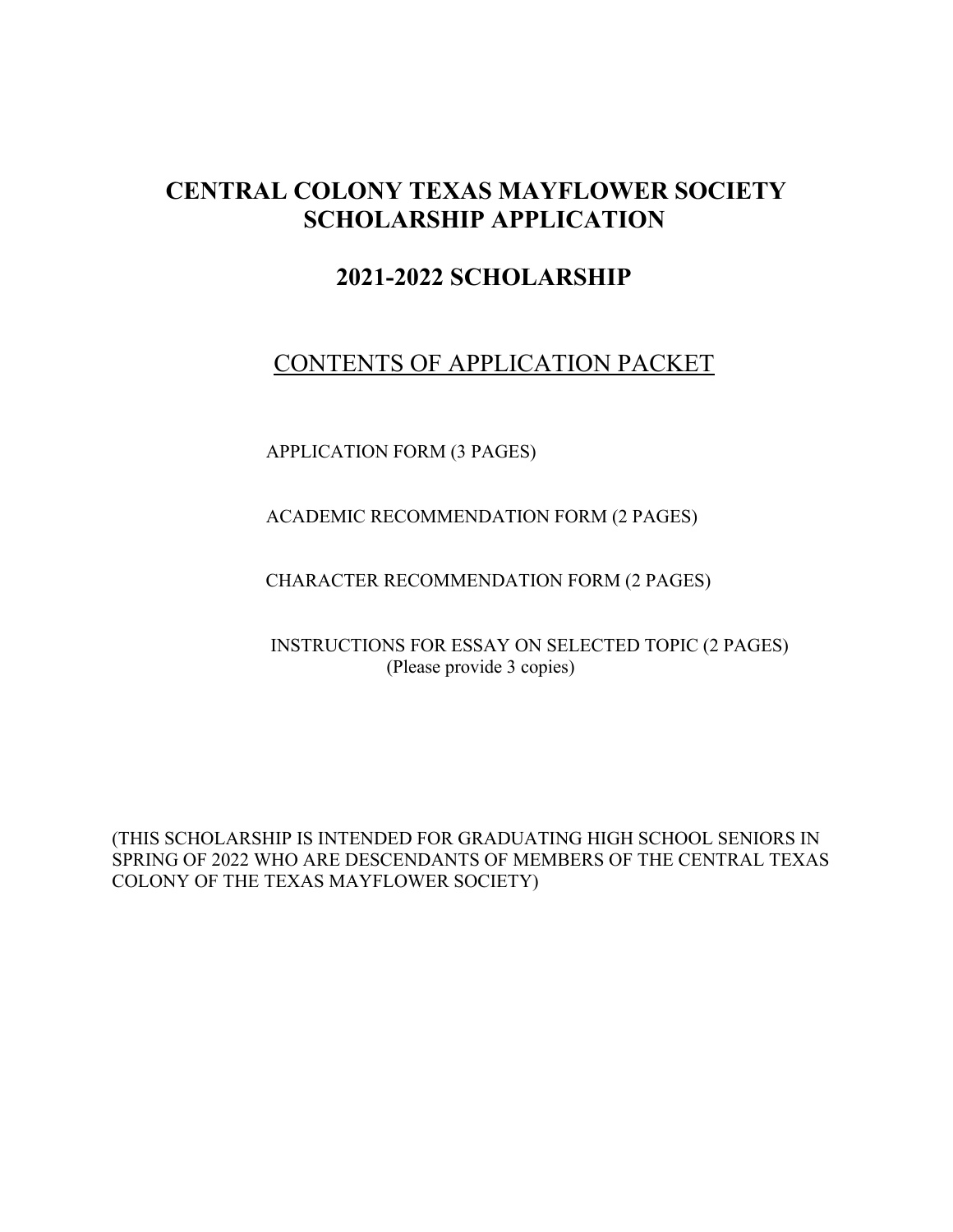# **APPLICATION FORM Attachment 1, Page 1 (Please print using black ink)**

|                 |                             | Fill in the blanks for the information requested below.           |                                                                                                  |
|-----------------|-----------------------------|-------------------------------------------------------------------|--------------------------------------------------------------------------------------------------|
| Applicant Name: |                             |                                                                   |                                                                                                  |
|                 | First                       | Middle                                                            | Last                                                                                             |
|                 |                             |                                                                   |                                                                                                  |
|                 |                             | Address: (P.O. Box or House Number and Street)                    |                                                                                                  |
|                 | City                        | <b>State</b>                                                      | Zip Code                                                                                         |
| Phone: Mobile:  |                             |                                                                   |                                                                                                  |
|                 | (Best number to be reached) |                                                                   |                                                                                                  |
|                 |                             |                                                                   |                                                                                                  |
|                 |                             |                                                                   |                                                                                                  |
|                 |                             |                                                                   | If you are a Junior Member, please list your Texas Jr. Number:                                   |
|                 |                             | Name of Parent:                                                   |                                                                                                  |
|                 |                             | Address of Parent: No. 1996. The Second State of Parent:          |                                                                                                  |
|                 |                             | (P.O. Box or House Number and Street)                             |                                                                                                  |
|                 |                             |                                                                   |                                                                                                  |
|                 | City                        | State                                                             | Zip Code                                                                                         |
|                 |                             |                                                                   | Phone: e-mail: e-mail:                                                                           |
|                 | (Best Number to be Reached) |                                                                   |                                                                                                  |
|                 |                             | Parent: General Society of Mayflower Descendants GSOMD Number:    |                                                                                                  |
|                 |                             |                                                                   |                                                                                                  |
|                 |                             |                                                                   | Parent: Texas Society of Mayflower Descendants TXSOMD number:                                    |
|                 |                             | Grandparent who is a member of the Central Texas Mayflower Colony | If a parent is not a member of the Central Texas Mayflower Colony, please list                   |
|                 |                             | Are you a U.S. Citizen Are you a resident of Texas                |                                                                                                  |
|                 |                             |                                                                   | Unless you are a Junior Member, please attach a copy of your Birth Certificate or U.S. Passport. |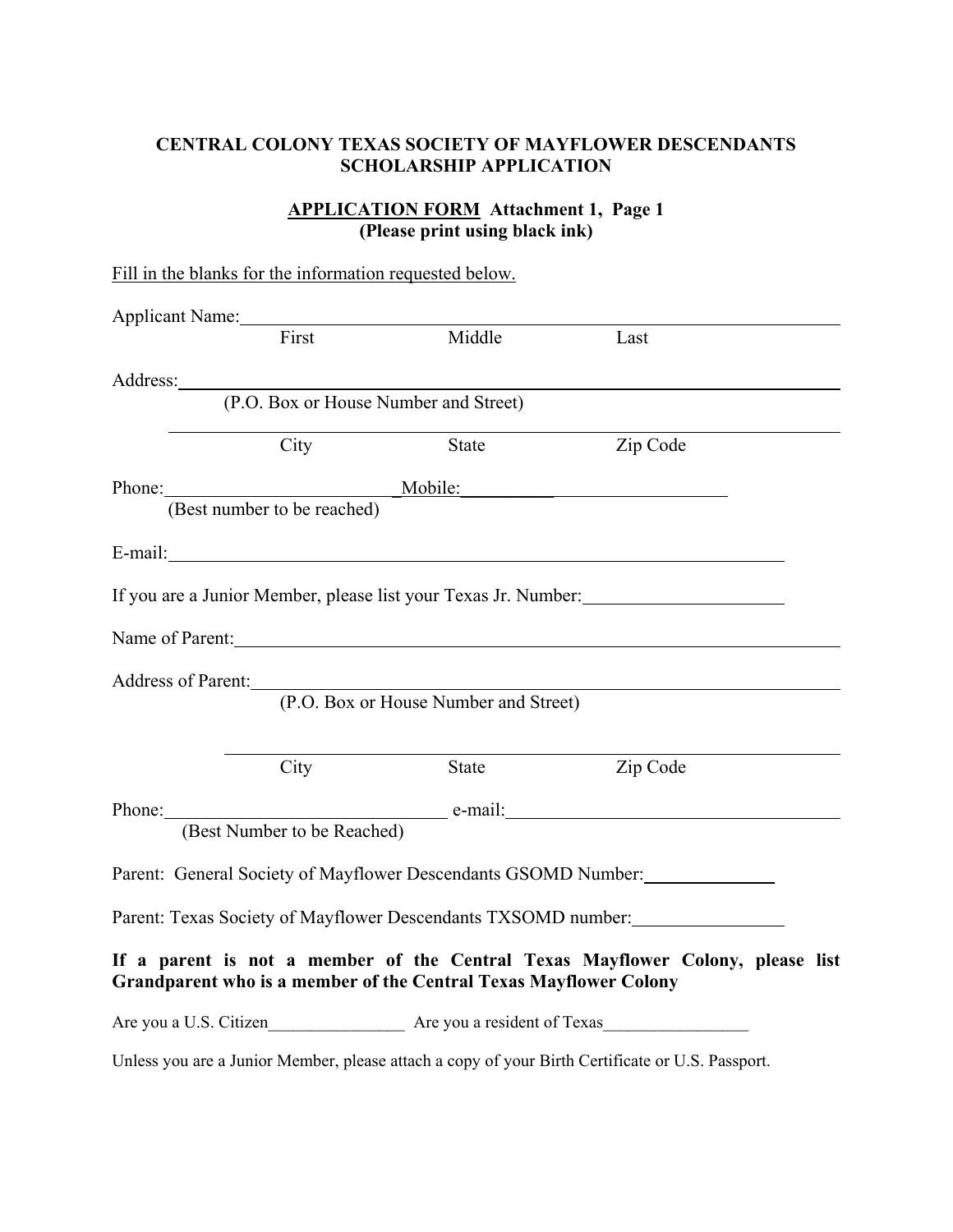# **APPLICATION FORM Attachment 1, Page 2 (Please print using black ink)**

| Name of Student's High School: Name of Student's High School:                                                                                    |
|--------------------------------------------------------------------------------------------------------------------------------------------------|
|                                                                                                                                                  |
|                                                                                                                                                  |
| High School e-mail address: Manual Manual Assembly and School e-mail address:                                                                    |
|                                                                                                                                                  |
| Names of the CORE Teachers (Math, Science, Social Studies, and English): Please include their<br>address/phone/e-mail where they can be reached. |
|                                                                                                                                                  |
|                                                                                                                                                  |
| Expected date of graduation:<br>MM/DD/YYYY                                                                                                       |
|                                                                                                                                                  |
|                                                                                                                                                  |
|                                                                                                                                                  |
| record and transcript.                                                                                                                           |
| High School Awards and Honors:<br>Please list each on a separate line.                                                                           |
|                                                                                                                                                  |

l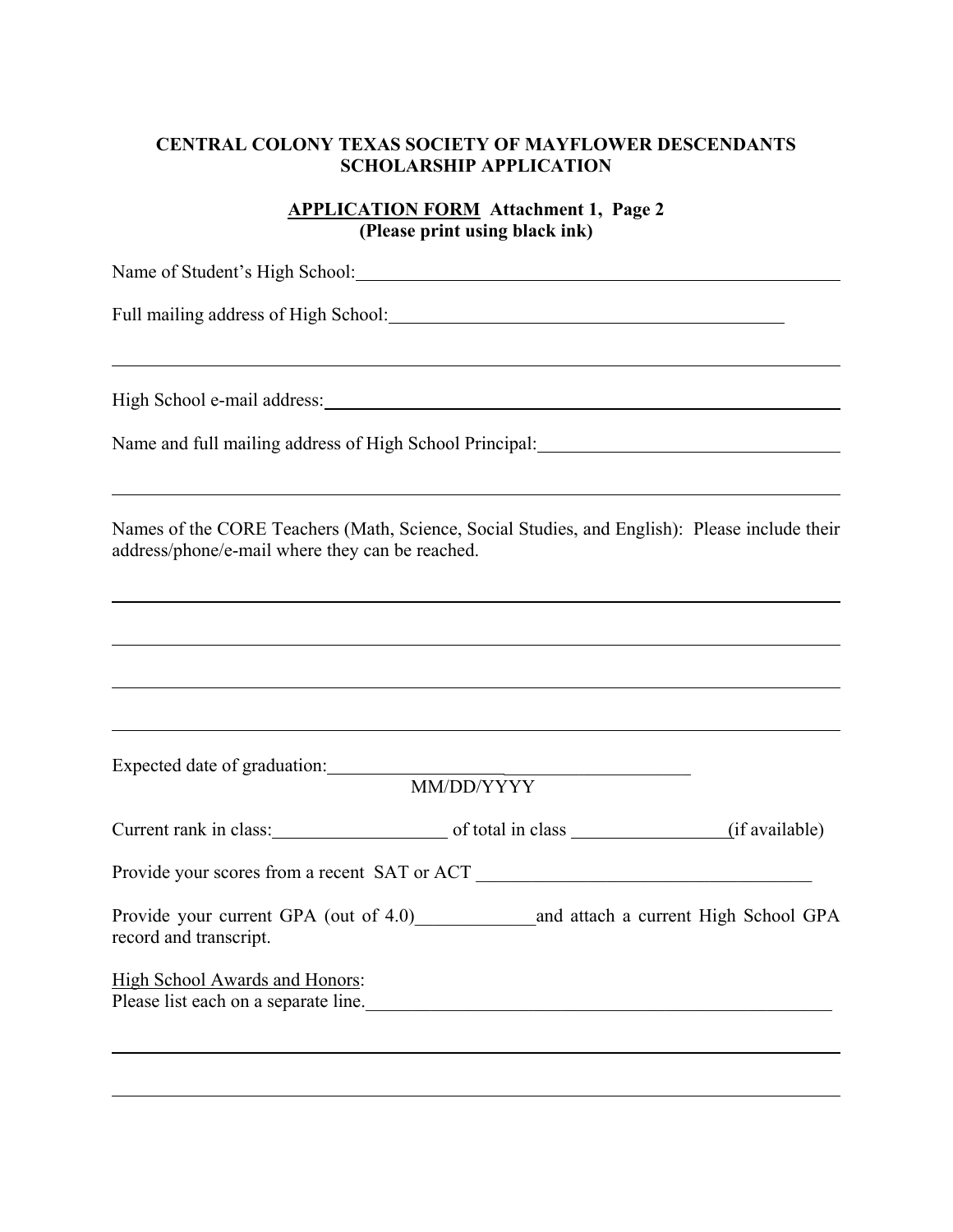## **APPLICATION FORM Attachment 1, Page 3 (Please print using black ink)**

High School Activities, exclusive of Community Service: Please list each on a separate line.

Community Service and/or Church Activities, exclusive of High School Activities: Please list each on a separate line:

Employment History, if any.

l

l

Course of Study: Briefly describe your academic plans for the immediate future.

Do we have your permission to advertise your award? Yes No

\_\_\_\_\_\_\_\_\_\_\_\_\_\_\_\_\_\_\_\_\_\_\_\_\_\_\_\_\_\_\_\_\_\_\_\_\_\_\_\_\_\_\_\_\_\_\_\_\_\_\_\_\_\_\_\_\_\_\_\_\_\_\_\_\_\_\_\_\_\_\_\_\_\_\_\_\_\_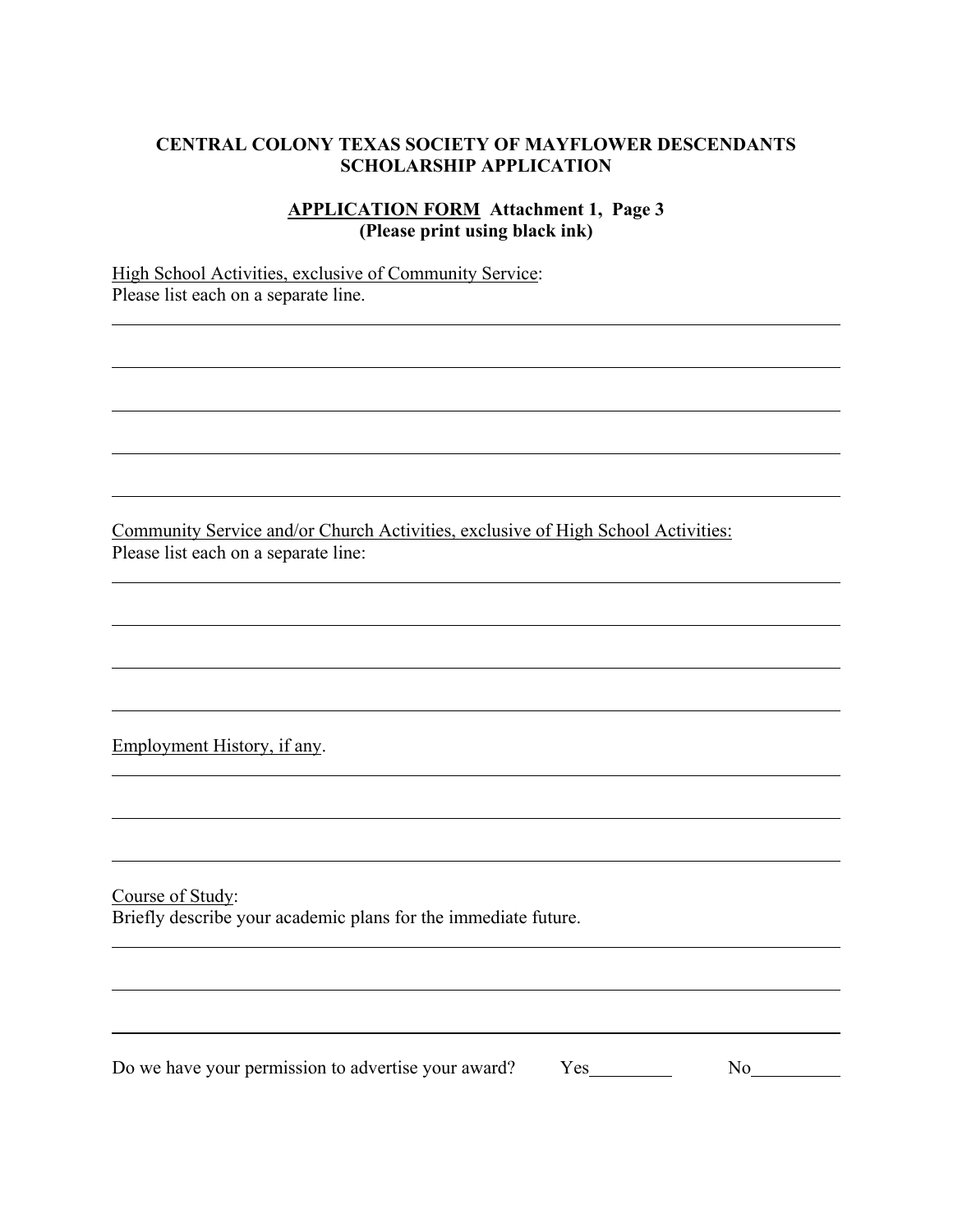#### **ACADEMIC RECOMMENDATION FORM Attachment 2. Page 1 (CORE Teacher to fill out and return to Student)**

Applicant Instructions: Fill out your name and the date on this form; then give the form to a CORE Teacher, (Math, Science, Social Studies, or English) who is familiar with your work.

#### **Student: Submit the sealed envelope returned by your teacher as part of your application.**

Applicant's Name: <u>Date:</u>

CORE Teacher Instructions:The person named above is applying for a Central Colony Texas Society of Mayflower Descendants Scholarship for the upcoming University/College academic year. Please complete the form below and return it to the student in a sealed envelope with a tape across the seal and your signature on the tape. You may also submit a separate typed letter of recommendation and include it with this form in the sealed envelope..

How long have you known the Applicant? In what capacity?

Please rank the applicant in the areas listed below. If you have no basis for ranking in a particular category, then check: No opportunity to observe (Not Obs.).

 $\mathcal{L}_\text{max}$  , which is a set of the set of the set of the set of the set of the set of the set of the set of the set of the set of the set of the set of the set of the set of the set of the set of the set of the set of

(Not. Obs.) Poor Fair Good Excellent Exceptional

- 1. Academic Ability
- 2. Intellectual Curiosity
- 3. Writing Skills
- 4. Leadership Skills
- 5. Verbal Communication
- 6. Research Skills
- 7. Study Skills
- 8. Working Collaboratively
- 9. Honesty
- 10.Dependability
- 11.Adaptability
- 12.Imaginative
- 13. Insightful exponential contract to the set of the set of the set of the set of the set of the set of the set of the set of the set of the set of the set of the set of the set of the set of the set of the set of the set

 $\overline{a}$ 

14. Respectful of Others

Other outstanding academic characteristics**:**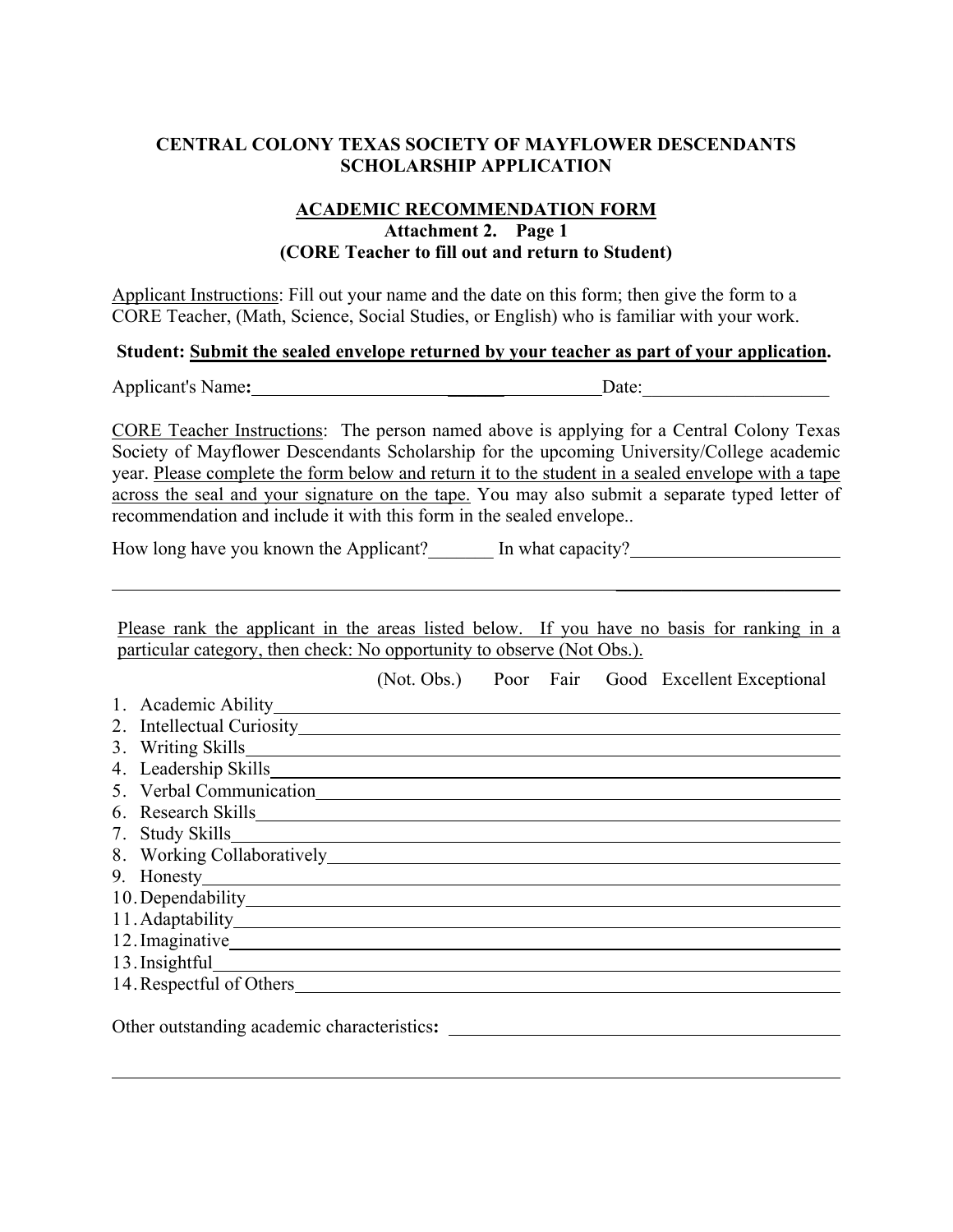## **ACADEMIC RECOMMENDATION FORM Attachment 2. Page 2**

#### **(CORE Teacher to fill out and return to student)**

1 would rank this student in the (top 50%) (top 25%) (top 10%) (top 2%) of students I have ever taught. Please Circle one.

 $\mathcal{L}_\mathcal{L} = \{ \mathcal{L}_\mathcal{L} = \{ \mathcal{L}_\mathcal{L} = \{ \mathcal{L}_\mathcal{L} = \{ \mathcal{L}_\mathcal{L} = \{ \mathcal{L}_\mathcal{L} = \{ \mathcal{L}_\mathcal{L} = \{ \mathcal{L}_\mathcal{L} = \{ \mathcal{L}_\mathcal{L} = \{ \mathcal{L}_\mathcal{L} = \{ \mathcal{L}_\mathcal{L} = \{ \mathcal{L}_\mathcal{L} = \{ \mathcal{L}_\mathcal{L} = \{ \mathcal{L}_\mathcal{L} = \{ \mathcal{L}_\mathcal{$ 

**\_\_\_\_\_\_\_\_\_\_\_\_\_\_\_\_\_\_\_\_\_\_\_\_\_\_\_\_\_\_\_\_\_\_\_\_\_\_\_\_\_\_\_\_\_\_\_\_\_\_\_\_\_\_\_\_\_\_\_\_\_\_\_\_\_\_\_\_\_\_\_\_\_\_\_\_\_\_** 

**\_\_\_\_\_\_\_\_\_\_\_\_\_\_\_\_\_\_\_\_\_\_\_\_\_\_\_\_\_\_\_\_\_\_\_\_\_\_\_\_\_\_\_\_\_\_\_\_\_\_\_\_\_\_\_\_\_\_\_\_\_\_\_\_\_\_\_\_\_\_\_\_\_\_\_\_\_\_** 

Other comments **we are also assumed to the comments** 

l

#### **Reminder: Please place your comments and recommendations in an envelope, seal and tape it, sign across the tape and return it to the applicant.**

Thank you for helping us to select a recipient of the Central Colony Texas Society of Mayflower Descendants Scholarship for this year. Application packets must be postmarked by January 15, 2022 Please make certain that the applicant receives your Academic Recommendation in time to meet this deadline.

| Name of School:                                                            |  |
|----------------------------------------------------------------------------|--|
|                                                                            |  |
| Date: $\frac{1}{\sqrt{1-\frac{1}{2}}\left(\frac{1}{2}-\frac{1}{2}\right)}$ |  |
|                                                                            |  |
|                                                                            |  |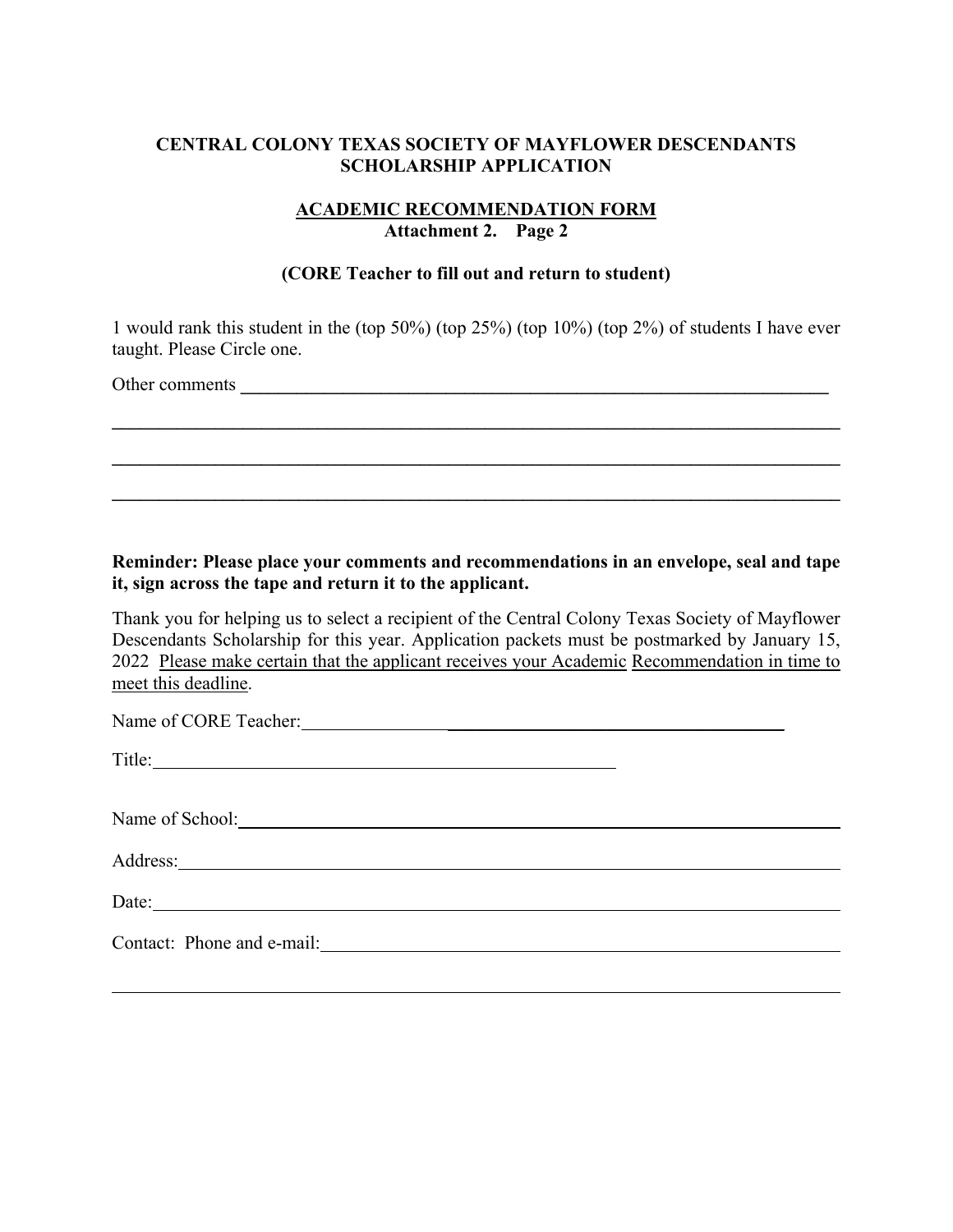#### **CHARACTER REFERENCE FORM**

**Attachment 3. Page 1** 

Applicant Instructions:The student is to fill out the upper portion of this form (name and date). Then give the form to a person not a member of your family; but who knows you well. The person recommending you will return the form to you in a sealed and taped envelope with their signature written across the tape. Student: (Do Not Open) Submit the sealed envelope as part of your Application Packet.

Name of Applicant Date:

Character Reference Instructions: The person named above is applying for a Central Colony<br>Texas Mayflower Society Scholarship for the upcoming university/college academic year.<br>Please complete the form below in a timely ma

How long have you known the Applicant?

In what capacity?

Please rank the applicant in the areas listed below. If you have no basis for ranking in a particular category, then check. No Opportunity to observe in this area. (Not Obs.).

(Not Obs.) Rarely Sometimes Frequently Usually Always

- 1. Dependable
- 2. Courageous
- 3. Thoughtful
- 4. Hardworking
- 5. Perseverant
- 6. Cooperative
- 7. Open Minded
- 8. Curious <u>Constantine and Constantine and Constantine and Constantine and Constantine and Constantine and Constantine and Constantine and Constantine and Constantine and Constantine and Constantine and Constantine and Co</u>
- 9. Adaptable
- 10. Truthful
- 11. Helpful
- 12. Caring
- 13. Independent
- 14 Motivated
- 15 Enthusiastic\_\_\_\_\_\_\_\_\_\_\_\_\_\_\_\_\_\_\_\_\_\_\_\_\_\_\_\_\_\_\_\_\_\_\_\_\_\_\_\_\_\_\_\_\_\_\_\_\_\_\_\_\_\_\_\_\_\_\_\_\_\_\_\_\_ 16 Organized
- 17. Other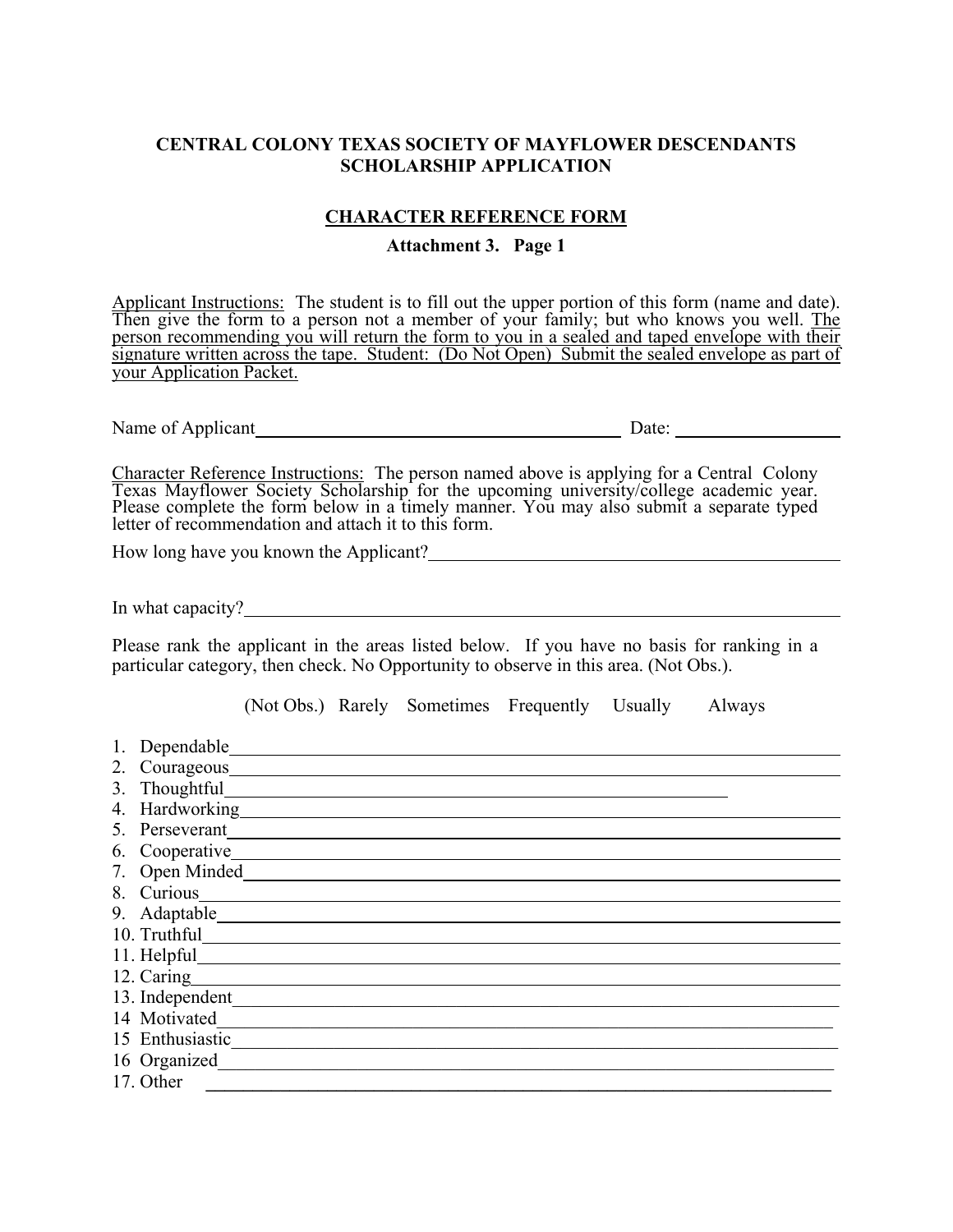## **CHARACTER REFERENCE FORM**

#### **Attachment 3. Page 2**

List any other admirable personal qualities that are especially characteristic of the applicant**.** 

| Please put your recommendation in an envelope, seal and tape it, sign across the seal and |  |  |  |  |  |  |  |  |  |
|-------------------------------------------------------------------------------------------|--|--|--|--|--|--|--|--|--|
| return it to the applicant. These applications and recommendations must be postmarked     |  |  |  |  |  |  |  |  |  |
| by January 15, 2022. Please make certain that the applicant receives your                 |  |  |  |  |  |  |  |  |  |
| recommendation in time to meet the deadline.                                              |  |  |  |  |  |  |  |  |  |

\_\_\_\_\_\_\_\_\_\_\_\_\_\_\_\_\_\_\_\_\_\_\_\_\_\_\_\_\_\_\_\_\_\_\_\_\_\_\_\_\_\_\_\_\_\_\_\_\_\_\_\_\_\_\_\_\_\_\_\_\_\_\_\_\_\_\_\_\_\_\_\_\_\_\_\_\_\_

Thank you for helping us to select the recipients of the Central Colony Texas Mayflower Scholarship.

Name: Title:

 $\overline{a}$ 

l

Date:

l

Complete address, phone and e-mail where you can be reached.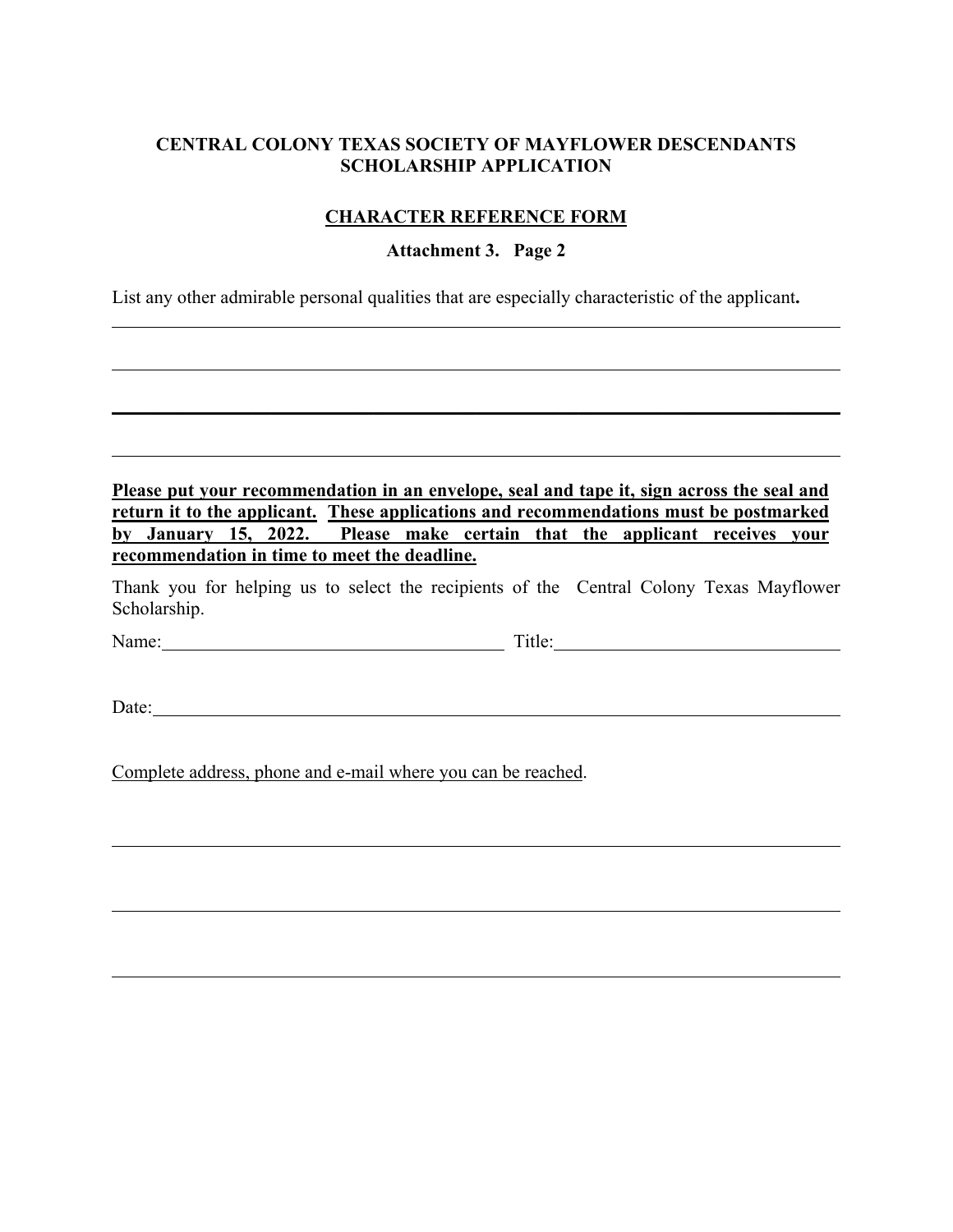# **ESSAY COMPETITION**

#### **Attachment 4. Page 1. (Please Print Using Black Ink)**

Essay

Title of Essay:

Submit three copies of your essay with this application.

# **Do not write your name on the essay**

#### Procedure for the Essay:

Topics for this year's competition are: (Choose one topic only).

- How is the story of the Mayflower relevant today?
- What Mayflower Pilgrim do you most identify with and why?
- What does my Mayflower ancestry mean to me?
- Compare the Mayflower experience with your experience during the recent pandemic

The essay must be 500-600 words in length with cited references on one of the announced topics.

The Essay must be TYPED, double-spaced, using 12-point type. All references must be cited at the end of the essay.

Please note: All applications must be postmarked no later than January 15, 2022. Incomplete or late submissions will not be accepted or evaluated. Because the essay judges do not necessarily live in the same city, it's critical that entrants provide three (3) copies of the essay. DO NOT put your name on your essay. It will be assigned a number before being sent to the essay judges; however, be sure your essay title is on your application form. This will allow the Selection Committee to match the essay scores to the correct applicant.